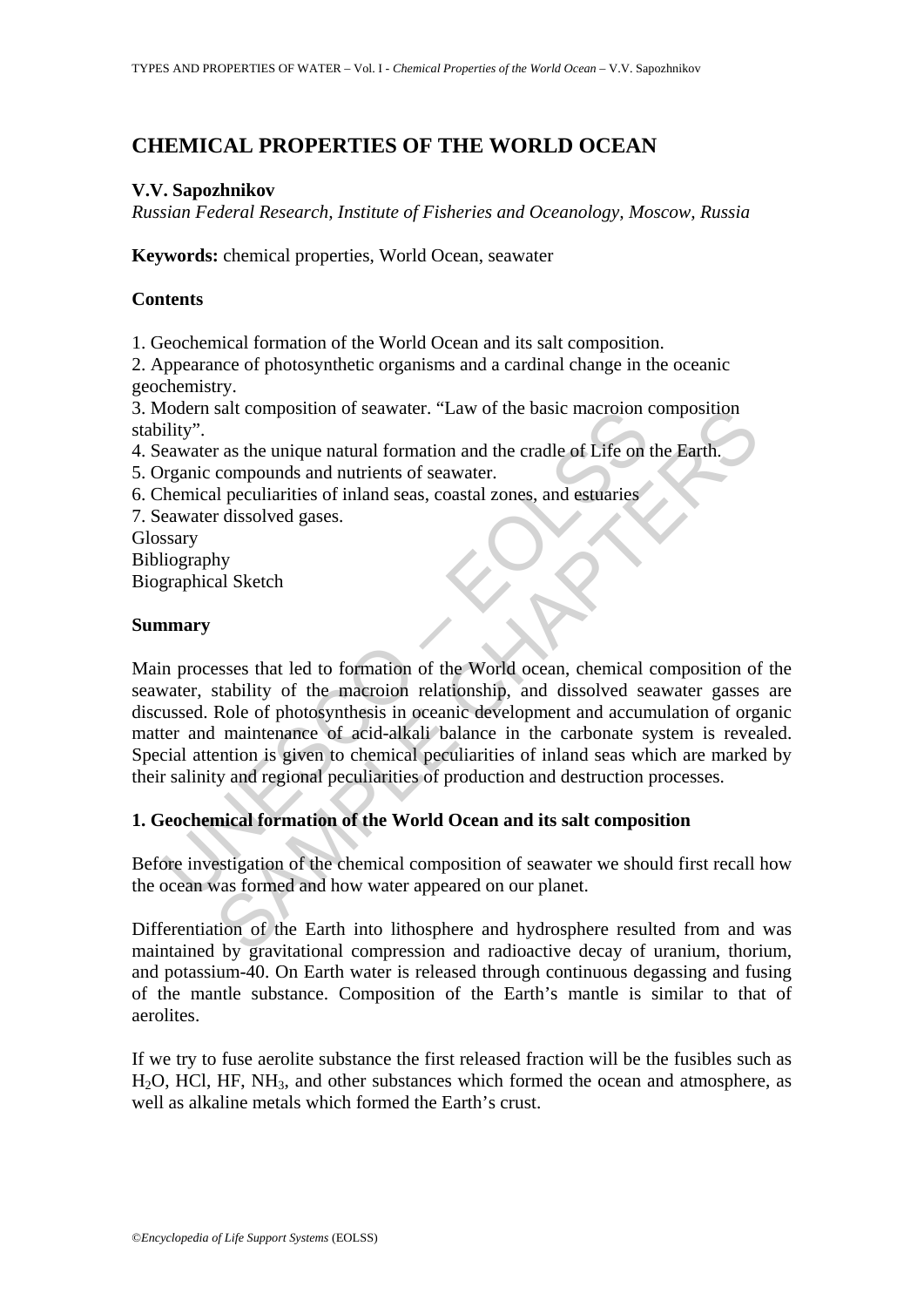Water makes the dominating portion (round 6.7-7%) of the released gases. on cooling and condensing water takes up and dissolves HCl, HF, HBr, HI,  $B(OH_3)$ ,  $(NH_4)_2CO_2$ ,  $O_2$ ,  $CO_2$ ,  $SO_2$ ,  $H_2S$ , and other sulfur compounds, consequently forming the primordial oceanic solution (hydrosphere). The modern ratio of water and volatile gases released in volcanic eruptions is almost the same as during the initial formation of the oceans. If we assume that the ratio remained stable we can see that due to degassing of acid smokes and their neutralization by substances released during rock decay, the primordial seawater already contained dissolved salts in proportions close to those we see today.

Obviously the Earth saw a period when there was little or no  $H_2O$  in the liquid state on its surface. Later a small and shallow ocean started to grow and it gradually gained its modern size and outline. For billions of years, there was a certain equilibrium between the oceanic solution and rocks of the oceanic bottom and coasts, as well as between atmospheric gases and the ocean. Definitely, all oceanic anion salts (Cl,  $F^2$ ,  $SO^2$ <sub>4</sub>, I,  $Br<sup>2</sup>$ , AsO<sup>2-</sup><sub>4</sub>, PO<sup>3-</sup><sub>4</sub>, SiO<sup>3-</sup><sub>4</sub>, etc.) are products by degassing volcanoes, while cation salts  $(Ca^{2+}, Mg^{2+}, N^+, K^+, Ba^{2+}, Sr^{2+}, etc.)$  are released by rock decay.

bospheric gases and the ocean. Definitely, all oceanic anion salts, AsO<sup>2-</sup><sub>4</sub>, PO<sup>3-</sup>4, SiO<sup>3-</sup>4, etc.) are products by degassing volcanoes,  $2^{2+}$ ,  $Mg^{2+}$ ,  $N^+$ ,  $K^+$ ,  $Ba^{2+}$ ,  $Sr^{2+}$ , etc.) are released by rock solution and focus of our occanne colour and coasts, as well as<br>
c gases and the ocean. Definitely, all oceanic anion salts (CI; F<sup>2</sup>; SO<sup>2</sup><br>
<sup>1</sup><sub>4</sub>, PO<sup>3</sup><sub>4</sub>, SO<sup>2</sup><sub>4</sub>, etc.) are products by degassing volcanoes, while ca In the early Archeozoic when there was no life on the Earth volcanoes released vapors of CH<sub>4</sub>, CO, CO<sub>2</sub>, NH<sub>3</sub>, S, H<sub>2</sub>S, H<sub>3</sub>PO<sub>3</sub>, HCl, HF, HBr, HI, and possibly Se, As, and Te, which mixed with water to produce acid solutions. The latter interacted with rocks and released equivalent quantities of alkalis. Eventually acids were neutralized by alkalis and salts were developed.

The high water-solubility of the majority of salts explains the initial formation of the World Ocean as a saline and possibly a slightly acid basin with an acid-alkali equilibrium developed at pH of 6 to 7.

In the primordial seawater the sodium: potassium ratio was higher than now. In the early geological period decaying basic and ultra basic rocks, which were the only rocks on the Earth, contained tenfold more Na than K, whereas the modern Na:K ratio on the Earth surface approaches unity.

During the long history of the biosphere clay, shale, and, finally, granite developed to form a future concentrated source of K<sup>+</sup>.

The initial substrate which underwent decay was favorable for release of significant amounts of  $Ca^{2+}$  but not in the modern form of CaHCO<sub>3</sub>.

The first organisms which appeared in this anaerobic ocean (i.e. there was no dissolved oxygen in seawater at the end of the Archean period) acquired energy to synthesize organic substances either from the chemical energy of reduced compounds or from the sun. This could be better illustrated by activities of chemolythoforic bacteria which use reduced sulfur compounds (Equation 1)

 $H_2S + CO_2 = CH_2O + S_2$  chemosynthesis (1)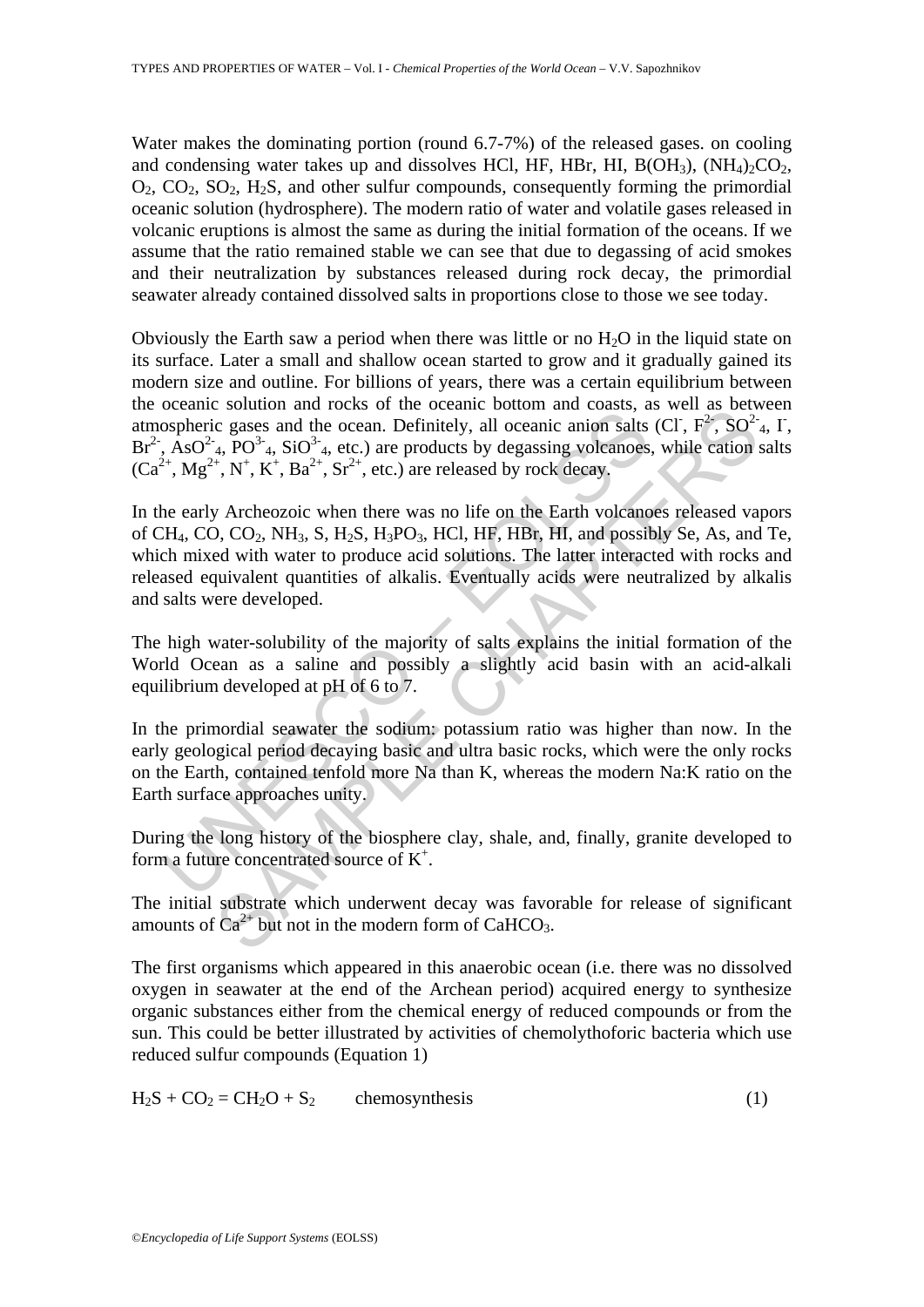## **2. Appearance of photosynthetic organisms and a cardinal change in oceanic geochemistry**

A cardinal change in the oceanic salt composition occurred 1.5 to 2.0 billion years ago when life appeared and our biosphere started to form.

The first protozoa appeared in the ocean because life could start and evolve only when protected from the ultraviolet rays of the sun by a layer of seawater. Oxygen was scarce in the atmosphere and seawater (c. 0.1 of the present content) and the ozone protective screen was absent.

The first living organisms were anaerobic microbes which were able to live without free oxygen. The formation of oxygen through seawater radiolysis and other processes permitted the evolution of single-celled organisms. Photosynthetic organisms appeared at a very early stage; these were able to decompose water and to release oxygen (Equation 2)

 light  $CO_2 + H_2O \rightarrow CH_2O + O_2$  (2)

This process and its product, free oxygen, brought about a complete change in geological processes both on land and in the sea. Photosynthesis altered acid-base redox conditions of the medium.

Leading the evolution of single-celled organisms. Photosynthetic or<br>initied the evolution of single-celled organisms. Photosynthetic or<br>initied the evolution of single-celled organisms. Photosynthetic or<br>initial 2) light<br> Entimation of oxygen into the continuous accelerate intervies and other process and the evolution of single-celled organisms. Photosynthetic organisms appearly stage; these were able to decompose water and to release oxy<br> Appearance of free oxygen resulted in oxidation of methane to  $CO<sub>2</sub>$  and, consequently, to stabilization of the carbonate-bicarbonate system of the ocean. Atmospheric carbon dioxide  $(CO<sub>2</sub>)$  was almost completely utilized by photosynthetic organisms; it was the starting point of oceanic deposits of nutrient carbonates. Reduced sulfur compounds such as  $H_2S$ ,  $S_2O^2$ <sub>3</sub>, S, etc. were oxidized to sulfates (SO<sup>-2</sup><sub>4</sub>). This changed the seawater composition. Obviously ammonium  $(NH^{\dagger}_{4})$  was utilized by protozoa and oxidized to elementary nitrogen  $(N_2)$ . This was the formation of a completely different, nitrogenoxygen atmosphere.

Atmospheric accumulation of oxygen led to formation of the ozone screen and life was then able to emerge onto the land.

Meanwhile the degassing of mantle substances continued, but now the released products were immediately oxidized to  $N_2$ ,  $SO_2$ ,  $CO_2$ , etc.

Degradation and oxidation of the oceanic organic matter (OM) produced large amounts of  $CO<sub>2</sub>$  and, consequently, led to a carbonate-bicarbonate equilibrium (Equation 3) and development of the seawater buffer properties which allowed maintenance of an acidbase stability in the oceanic surface waters at a pH of 8.2.

atmosphere 
$$
CO_2
$$
  
\n $\downarrow$   
\nwater  $H_2O - H_2CO_3 - H^+ HCO_3 \rightarrow H^+ + \underline{CO^2}_{3} + \underline{Ca^{2+}}}$  (3)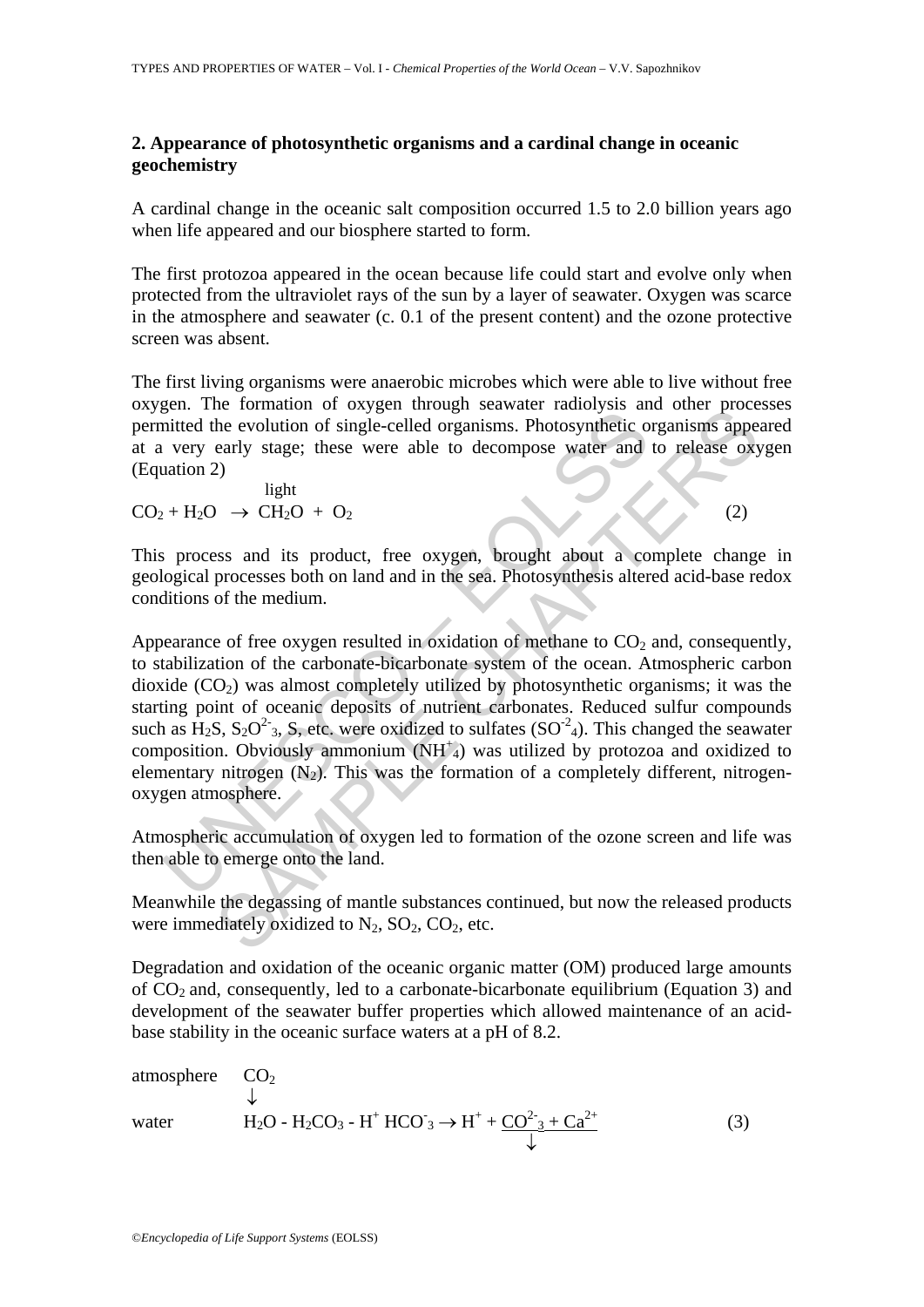#### bottom sediments CaCO<sub>3</sub>

Since the seawater was saturated with  $CaCO<sub>3</sub>$ , interaction with alumosilicates released through decay of the oceanic coasts and bottom lost its importance.

Oxidation of sulfur compounds to sulfates also changed the seawater chemical composition; the World Ocean became mainly a chloride-sulfate basin.

Photosynthetic green plants take 2000 to 3000 years to recycle the whole bulk of atmospheric oxygen, 500 to 600 years to recycle the carbon dioxide stocks (i.e. at the modern level of atmospheric  $CO<sub>2</sub>$ ), and millions of years to recycle the entire water masses of the World Ocean (i.e. all the modern oceans and seas).

We could state that 3.5 billion years ago the chemical composition of the ocean, atmosphere, river discharge, and sediment deposits underwent a complete change.

# TO ACCESS ALL THE **17 PAGES** OF THIS CHAPTER, Visit: http://www.eolss.net/Eolss-sampleAllChapter.aspx

#### **Bibliography**

- - -

Ditmar W. (1884). Report of Researchers into the Composition of Ocean Water by HMS CHALLENGER. Challenger Reports, Physics & Chemistry, (1), pp. 381-423. -.

Lyman J., Fleming H. (1940). Composition of Seawater. J.Marine Chemistry (3), No. 2, pp. 643-657. [Results of hydrochemical analyses of seawater, phyto- and zooplankton and their discussion].

could state that 3.5 billion years ago the chemical composit<br>osphere, river discharge, and sediment deposits underwent a comp<br>
TO ACCESS ALL THE 17 PAGES OF THIS CHA<br>
Visit: http://www.eolss.net/Eolss-sampleAllChapts<br>
ogra state that 3.5 billion years ago the chemical composition of the oce, river discharge, and sediment deposits underwent a complete change.<br>
See, river discharge, and sediment deposits underwent a complete change.<br>
See, rive Romankevich E.A. (1977). Moscow. Nauka. Geochemistry of Organic Matter in Ocean, 387p. (in Russian). [ analysis of data on organic carbon in seawater and suspension. The balance of carbon in the world ocean].

Sillen L.G. (1963). How has Seawater Got its Present Composition. Svensk kemisk tidskrift, 75 (4), pp. 161-168. [ consideration of processes of the salt composition formation in the ocean].

Vinogradov A.P. (1962). Average Content of Chemical Elements in Rocks, Geochemistry (7), 1962, pp. 37-49 (in Russian) [Chemical compositions and correlations of nutrient salts in phyto- and zooplankton discussed].

Vinogradov A.P. (1967). Moscow. Nauka. Introduction to Geochemistry of Ocean, 213 pp. (in Russian). [The main statements of geochemistry of the pre-ocean and their changes due to the appearance of photosynthesis].

#### **Biographical Sketch**